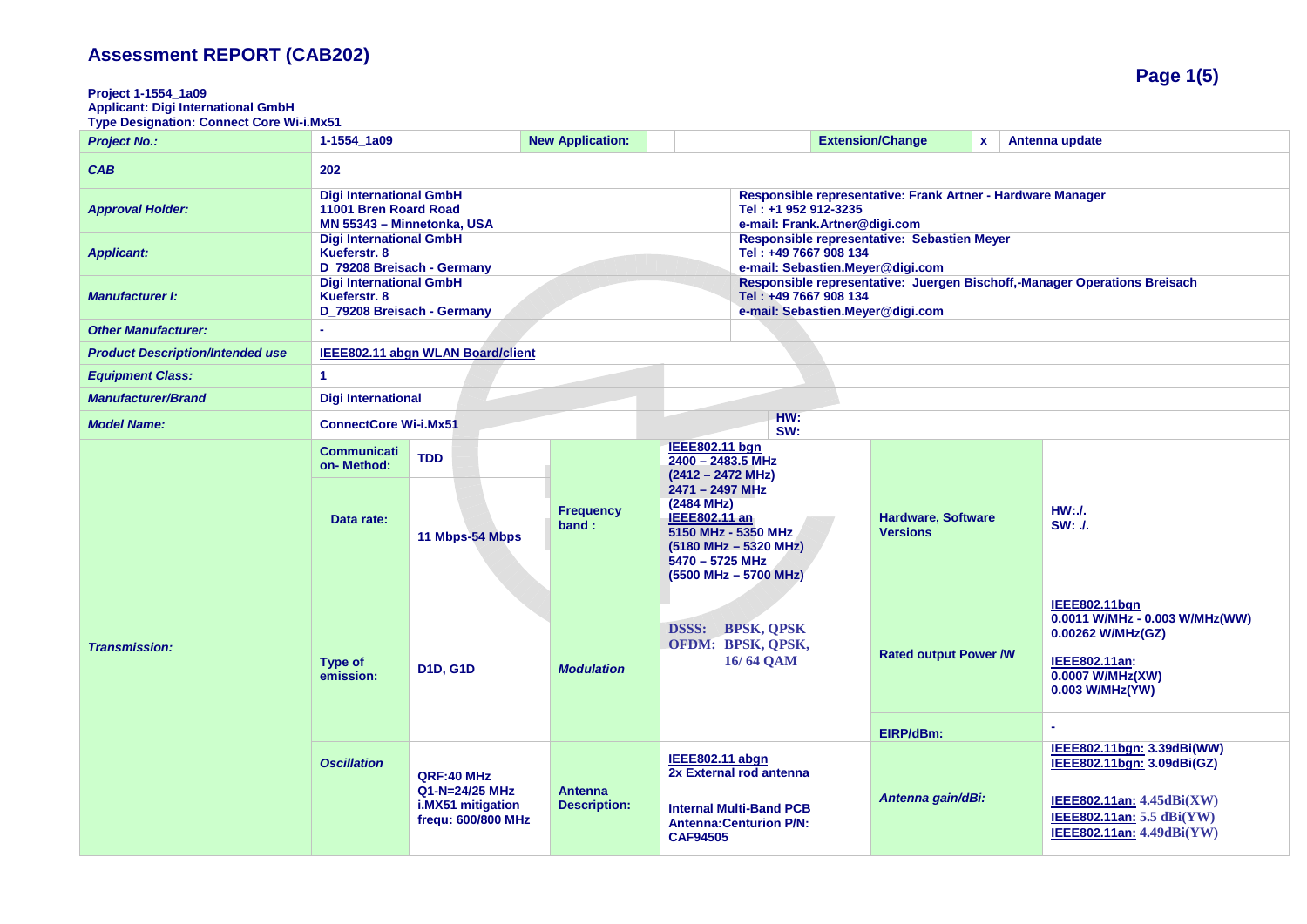### **Project 1-1554\_1a09 Applicant: Digi International GmbH Type Designation: Connect Core Wi-i.Mx51**

| <b>Product Description</b>                  |                                                    |                                 |              |                                                                    |  |  |
|---------------------------------------------|----------------------------------------------------|---------------------------------|--------------|--------------------------------------------------------------------|--|--|
|                                             |                                                    |                                 | x            | Independent equipment- WLAN Board                                  |  |  |
|                                             |                                                    |                                 |              | <b>PCMCIA</b>                                                      |  |  |
|                                             |                                                    |                                 |              | <b>CF Card</b>                                                     |  |  |
|                                             |                                                    | <b>Transceiver and Receiver</b> |              | <b>Mini-PCI</b>                                                    |  |  |
|                                             |                                                    |                                 |              | <b>PCI</b>                                                         |  |  |
|                                             |                                                    |                                 |              | <b>Module</b>                                                      |  |  |
|                                             | <b>Power Supply</b>                                |                                 |              | powered via internal battery(3.7 volt Lithium Ion Polymer battery) |  |  |
|                                             |                                                    |                                 |              | <b>Supplied from external Interface</b>                            |  |  |
| <b>Product Construction</b>                 |                                                    |                                 | $\mathbf{x}$ | External (AC adapter)- 100 V AC by AC/DC power supply              |  |  |
|                                             |                                                    |                                 |              | <b>External (other)</b>                                            |  |  |
|                                             | <b>Antenna Configuration</b><br><b>Accessories</b> |                                 | <b>X</b>     | Internal Multi-Band PCB Antenna: Centurion P/N: CAF94505           |  |  |
|                                             |                                                    |                                 | <b>X</b>     | 2 x Dedicated rod antennas                                         |  |  |
|                                             |                                                    |                                 |              | Changeover by internal and external switch                         |  |  |
|                                             |                                                    |                                 |              | <b>Stand alone operational</b>                                     |  |  |
|                                             |                                                    |                                 |              | <b>Operation with standard interface</b>                           |  |  |
|                                             |                                                    |                                 |              | <b>External operation with other interface</b>                     |  |  |
| <b>Housing</b>                              | <b>See TCF</b>                                     |                                 |              |                                                                    |  |  |
| Specification of external Interface to core | <b>PCI</b>                                         |                                 |              |                                                                    |  |  |
| device                                      |                                                    |                                 |              |                                                                    |  |  |

## **List of product components**

|                                | Quantity | <b>Notes</b>                   |
|--------------------------------|----------|--------------------------------|
| <b>Approval core equipment</b> |          |                                |
| <b>Power Supply</b>            |          | 100 V AC by AC/DC power supply |
| Antenna and antenna cables     |          |                                |
| <b>Software</b>                |          |                                |
| <b>Instruction manual</b>      |          |                                |
| <b>Other</b>                   |          |                                |

## **Weight(g) and Dimensions(mm)**

|                         | $M = 1$<br>` <b>diaht(a)</b> | <b>Width/mm</b> | Depth/mm | ht/mm |
|-------------------------|------------------------------|-----------------|----------|-------|
| <b>valuation board:</b> | 50.83                        | 210             | -        | 185   |
| Module:                 | 0.0.05<br>20.33              | ັ               |          | 50    |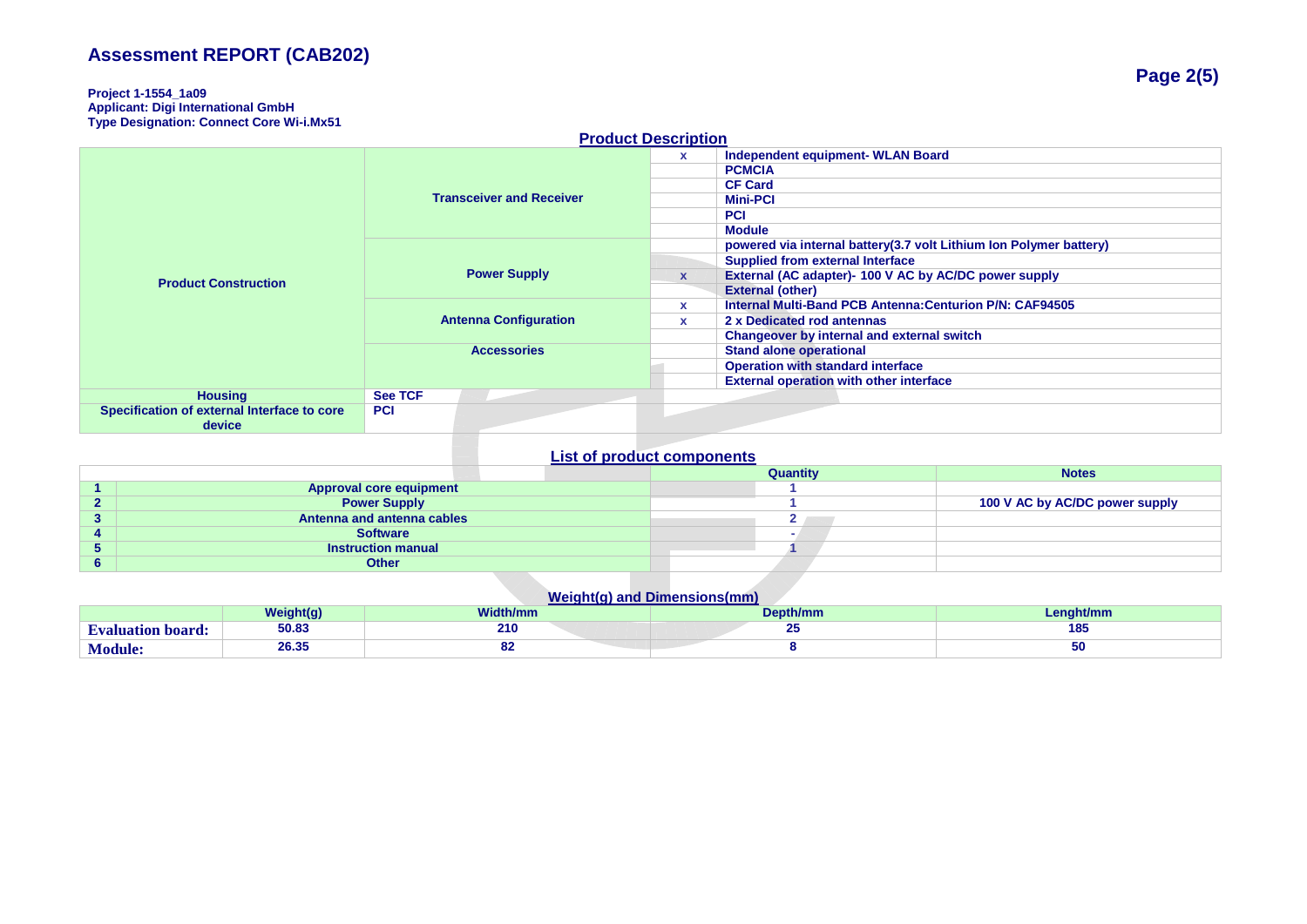**Project 1-1554\_1a09 Applicant: Digi International GmbH Type Designation: Connect Core Wi-i.Mx51** *Radio*

**Ordinance concerning Technical Regulations Conformity Certification etc. of Specified Radio Equipment**

## 特定無線設備の技術基準適合証明等に関する規則

**Radio Law Enforcement Regulation:** 電波法施行規則 **Non licensed Radio Station:** 免許を要しない無線局 **Article 6.4.4 ID Cod, Name Auto-Transmission& receiving** nd sed, Marie Adio-Transmissiond receiving<br>**識別符号自動送信・受信 Radio Facilities Regulations:**

無線設備規則

**Facilities distinction:** 無線設備の条件

**Function of interference prevention:** nation of interference prevention:<br> **Article 9.4.9** 

**Regulations/Classification Class 1 (Low Power data communication system in the 2.4 GHz / 5.2, 5.3, 5.6 GHz band)**

**Article 2, clause 1, Item 19-1/2 Article 2, clause 1, Item 19-3 Article 2, clause 1, Item 19-3-2**

**Article 49.20.1/2 Article 2, clause 1, Item 19-1/2 Article 49.20.3 Article 2, clause 1, Item 19-3 Article 49.20.3.2 Article 2, clause 1, Item 19-3-2**

**Page 3(5)**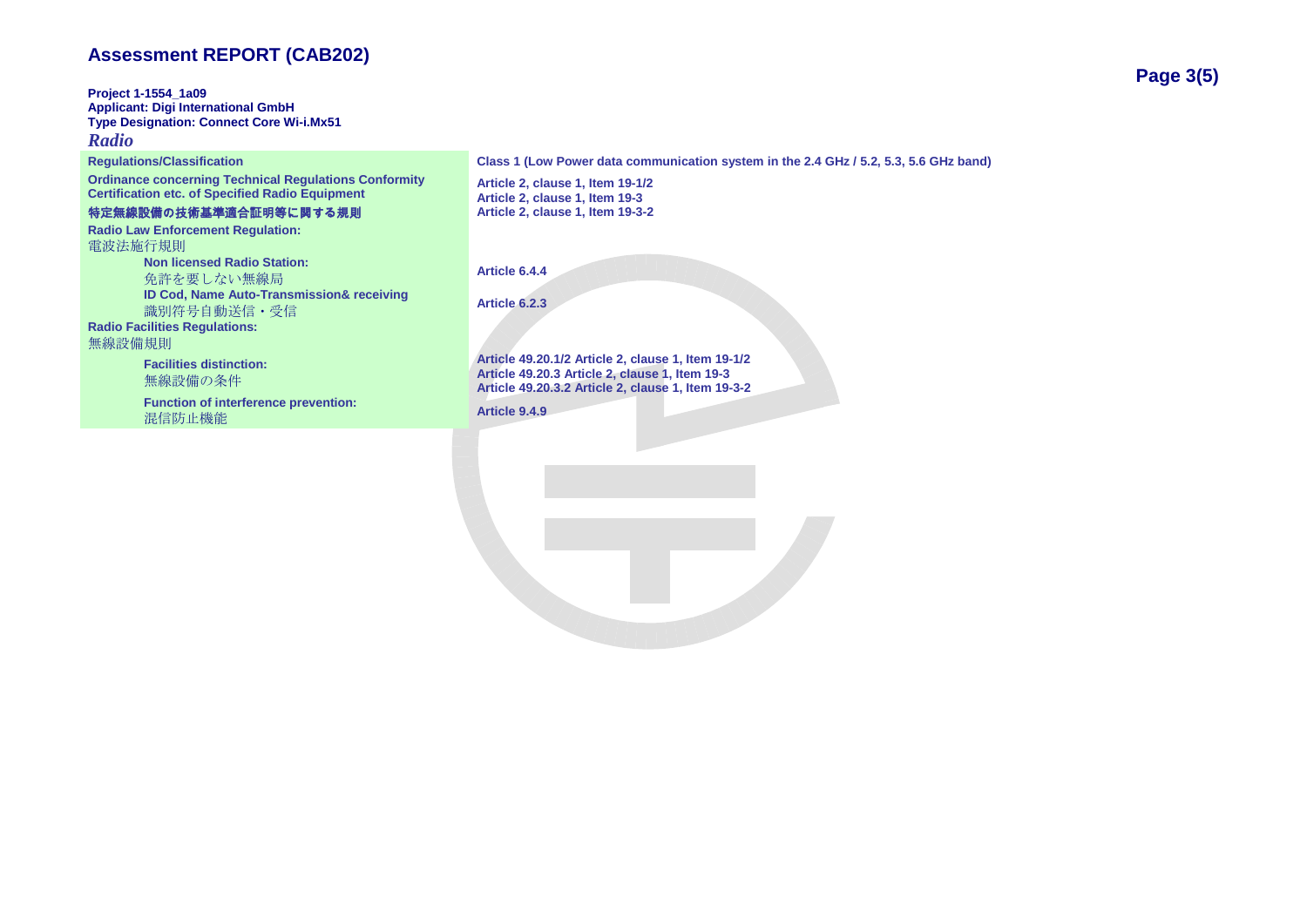**Project 1-1554\_1a09 Applicant: Digi International GmbH Type Designation: Connect Core Wi-i.Mx51**

| <b>EXIBITS</b>                            |          |  |  |  |
|-------------------------------------------|----------|--|--|--|
| <b>Checklist/Exibits</b>                  |          |  |  |  |
|                                           | verdict  |  |  |  |
|                                           |          |  |  |  |
| <b>ApplicationForm</b>                    | complete |  |  |  |
| <b>Product description</b>                | complete |  |  |  |
| <b>Label / Label Location Info</b>        | complete |  |  |  |
| <b>Dimension Diagram/Weight</b>           | complete |  |  |  |
| Shielding provision of the RF part        | complete |  |  |  |
| <b>Block Diagram</b>                      | complete |  |  |  |
| <b>External/Internal I Photos</b>         | complete |  |  |  |
| <b>Schematics</b>                         | complete |  |  |  |
| <b>User manual/Operation Description</b>  | complete |  |  |  |
| <b>Antenna information:</b>               | complete |  |  |  |
| <b>Antenna Diagram</b>                    | complete |  |  |  |
| <b>ISO 9001 certification</b>             | complete |  |  |  |
| <b>QAS Inter Action File</b>              | complete |  |  |  |
| <b>Test Report 2400 2483.5 MHz</b>        | complete |  |  |  |
| <b>Test Report 2471 -2497 MHz</b>         | complete |  |  |  |
| <b>Test Report 5150 - 5350 MHz</b>        | complete |  |  |  |
| Test Report 5470 5725 MHz                 | complete |  |  |  |
| <b>Test Report DFS-Slave requirements</b> | complete |  |  |  |

| Agenda | Black<br>complete | WIE<br>нше<br>$- - -$ | . <b>DA.</b><br>mır<br><b>IN HIS</b> |
|--------|-------------------|-----------------------|--------------------------------------|

**Legends: TCF : Technical Construction File**